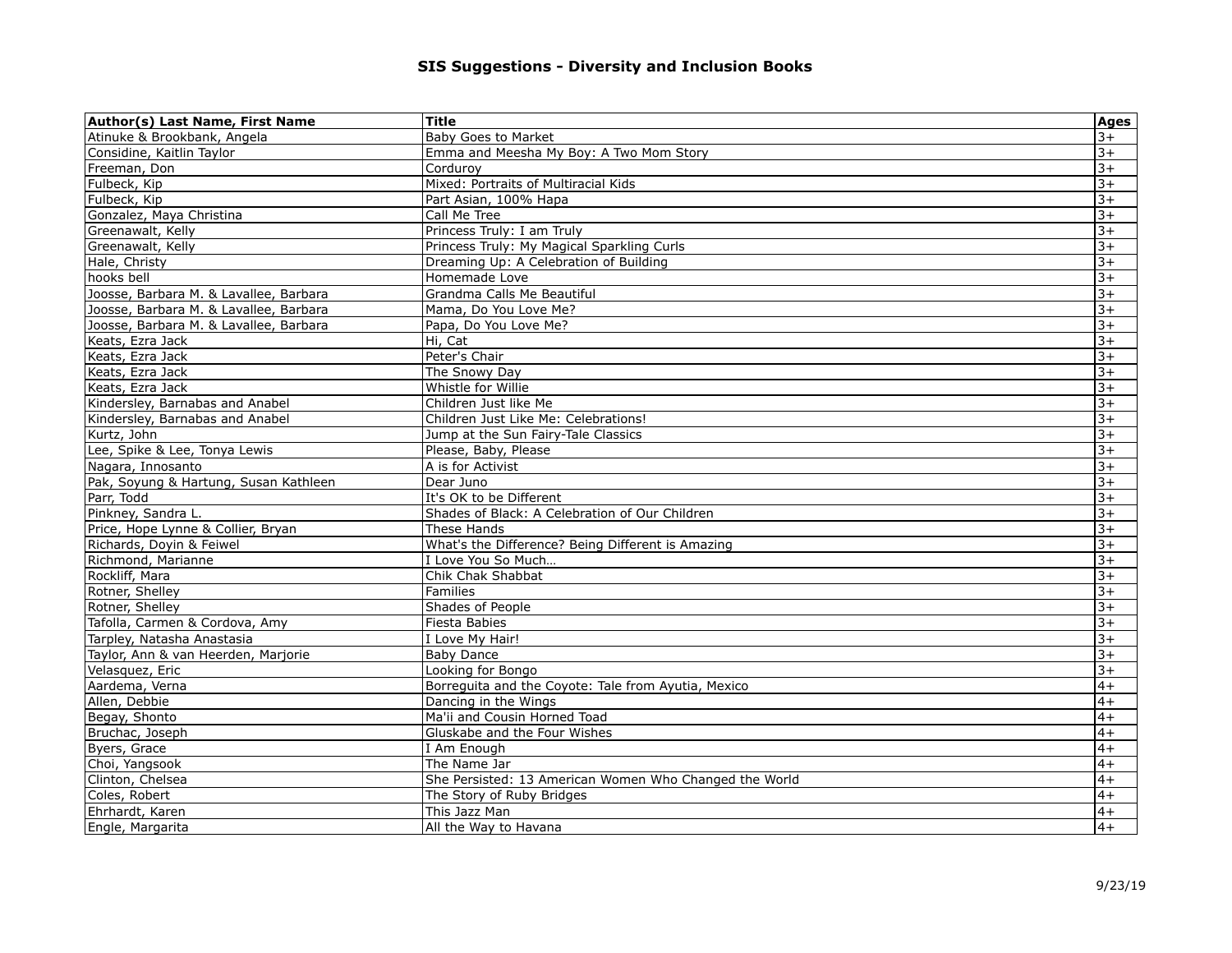| Author(s) Last Name, First Name           | <b>Title</b>                                                          | <b>Ages</b> |
|-------------------------------------------|-----------------------------------------------------------------------|-------------|
| George, Jean Craighead & Minor, Wendell   | The Last Polar Bear                                                   | $4+$        |
| Giovanni, Nikki                           | I Am Loved                                                            | $4+$        |
| Giovanni, Nikki                           | Rosa                                                                  | $4+$        |
| Goldsaito, Katrina & Kuo, Julie           | The Sound of Silence                                                  | $4+$        |
| Grimes, Nikki                             | Meet Danitra Brown                                                    | $4+$        |
| Hallinan, P.K.                            | A Rainbow of Friends                                                  | $4+$        |
| Heo, Yumi                                 | One Afternoon                                                         | $4+$        |
| Herthel, Jessica & Jennings, Jazz         | I Am Jazz                                                             | $4+$        |
| Hesse, Karen, & Muth, Jon J.              | Come On, Rain!                                                        | $4+$        |
| Johnson, Kelly & Johnson, Dinah           | Hair Dance                                                            | $4+$        |
| Johnston, Tony & Morales, Yuyi            | My Abuelita                                                           | $4+$        |
| Joosse, Barbara & Sayles, Elizabeth       | In the Night Garden                                                   | $4+$        |
| Joosse, Barbara M. & Christie, R. Gregory | <b>Hot City</b>                                                       | $4+$        |
| Joosse, Barbara M. & Christie, R. Gregory | Stars in Darkness                                                     | $4+$        |
| Katz, Karen                               | The Colors of Us                                                      | $4+$        |
| Keats, Ezra Jack                          | Pet Show                                                              | $4+$        |
| Keats, Ezra Jack                          | Regards to the Man in the Moon                                        | $4+$        |
| Kerascoet                                 | I Walk With Vanessa                                                   | $4+$        |
| Larsen, Andrew                            | A Squiggly Story                                                      | $4+$        |
| Leitich Smith, Cynthia                    | Jingle Dancer                                                         | $4+$        |
| Lester, Julius                            | Let's Talk About Race                                                 | $4+$        |
| Lin, Grace                                | A Big Mooncake for Little Star                                        | $4+$        |
| Lin, Grace                                | Bringing in the New Year                                              | $4+$        |
| Lin, Grace                                | Dim Sum for Everyone!                                                 | $4+$        |
| Lin, Grace                                | Fortune Cookie Fortunes                                               | $4+$        |
| Lin, Grace                                | Kite Flving                                                           | $4+$        |
| Lin, Grace                                | The Ugly Vegetables                                                   | $4+$        |
| London, Jonathan                          | Fire Race: A Karuk Coyote Tale About How Fire Came to the People      | $4+$        |
| Martinez-Neal, Juana                      | Alma and How She Got Her Name                                         | $4+$        |
| McKissack, Patricia & Cabrera, Cozbi A.   | Stitchin' and Pullin': A Gee's Bend Quilt                             | $4+$        |
| McKissack, Patricia & Potter, Giselle     | The Honest-to-Goodness Truth                                          | $4+$        |
| McQuinn, Anna & Beardshaw, Rosalind       | Lola at the Library                                                   | $4+$        |
| McQuinn, Anna & Beardshaw, Rosalind       | Lola Loves Stories                                                    | $4+$        |
| McQuinn, Anna & Beardshaw, Rosalind       | Lola Reads to Leo                                                     | $4+$        |
| Morales, Yuyi                             | <b>Dreamers</b>                                                       | $4+$        |
| Pinkney, Andrea and Brian                 | Peggony-Po: A Whale of a Tale                                         | $4+$        |
| Polacco, Patricia                         | Mrs. Katz and Tush                                                    | $4+$        |
| Recorvits, Helen                          | My Name is Yoon                                                       | $4+$        |
| Samulak, Michael                          | A is for Africa                                                       | $4+$        |
| Sayre, April Pulley & Endle, Kate         | Trout are Made of Trees                                               | $4+$        |
| Scanlon, Liz Garten & Frazee, Maria       | All the World                                                         | $4+$        |
| Shetterly, Margot Lee                     | Hidden Figures: The True Story of Four Black Women and the Space Race | $4+$        |
| Shipp, Brittney                           | The Meteorologist in Me                                               | $4+$        |
| Shute, Linda                              | Rabbit Wishes                                                         | $4+$        |
| Simon, Norma                              | Why Am I Different?                                                   | $4+$        |
|                                           |                                                                       |             |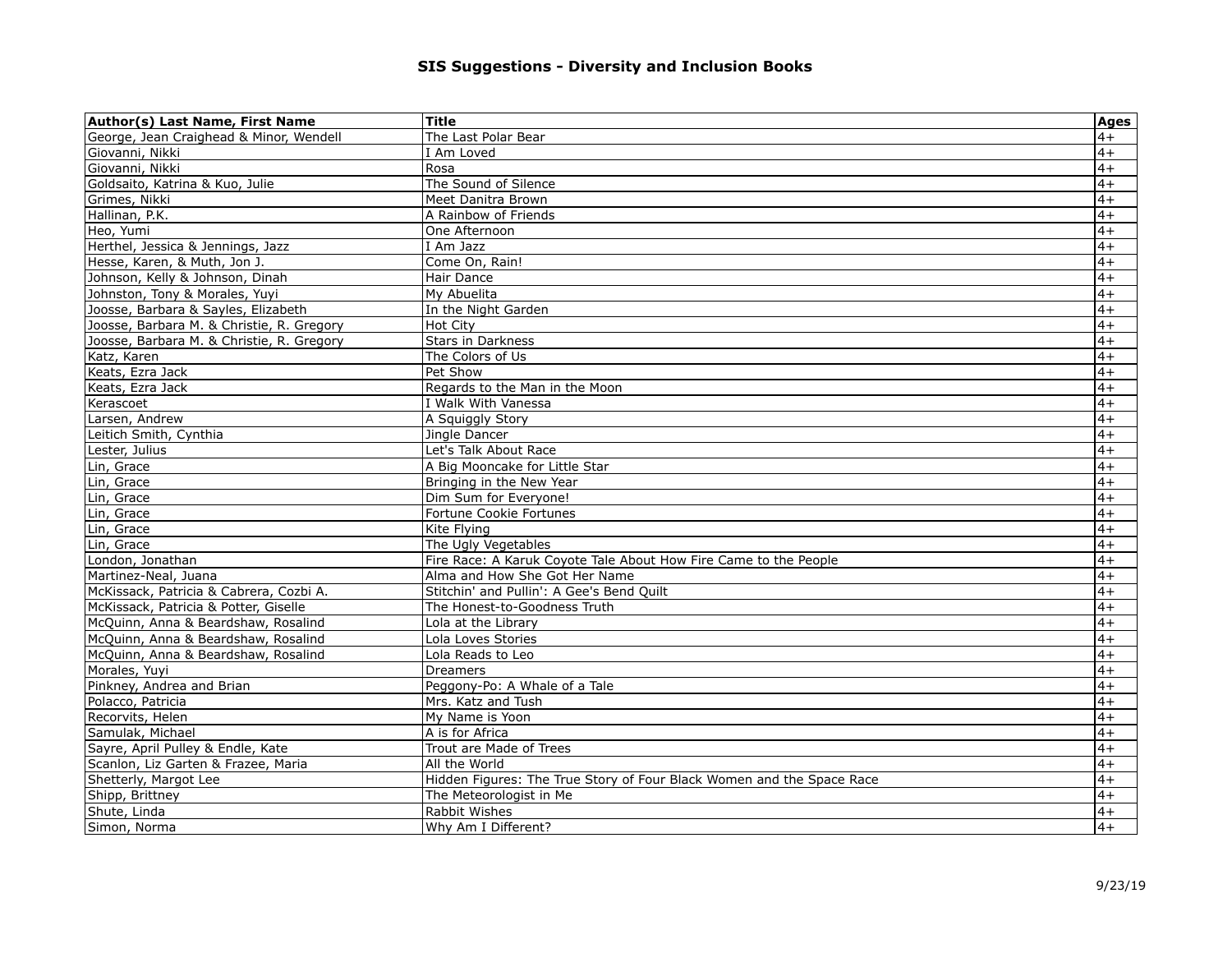| Author(s) Last Name, First Name       | Title                                                                     | <b>Ages</b> |
|---------------------------------------|---------------------------------------------------------------------------|-------------|
| Soto, Gary                            | Too Many Tamales                                                          | $4+$        |
| Souci, Robert D. Dan                  | Cendrillon: A Caribbean Cinderella                                        | $4+$        |
| Spalding, Andrea & Scow, Alfred       | Secret of the Dance                                                       | $4+$        |
| Stuve-Bodeen, Stephanie               | Elizabeti's Doll                                                          | $4+$        |
| Stuve-Bodeen, Stephanie               | Elizabeti's School                                                        | $4+$        |
| Stuve-Bodeen, Stephanie               | Mama Elizabeti                                                            | $4+$        |
| Tafolla, Carmen & Cordova, Amy        | What Can You Do With a Rebozo?                                            | $4+$        |
| Tafolla, Carmen & Morales, Magaly     | What Can You Do With a Paleta?                                            | $4+$        |
| Tarpley, Natasha Anastasia            | Bippity Bob Barbershop                                                    | $4+$        |
| Thomas, Pat                           | The Skin I'm In: A First Look at Racism                                   | $4+$        |
| Thompkins-Bigelow, Jamilah            | Mommy's Khimar                                                            | $4+$        |
| Thong, Roseanne                       | Round is a Mooncake                                                       | $4+$        |
| Tyler, Michael                        | The Skin You Live In                                                      | $4+$        |
| Walker, Alice                         | There is a Flower at the Tip of My Nose Smelling Me                       | $4+$        |
| Weatherford, Carole Boston            | Freedom on the Menu: The Greensboro Sit-Ins                               | $4+$        |
| Whitman, Slyvia                       | Under the Ramadan Moon                                                    | $4+$        |
| Wiles, Deborah                        | Freedom Summer                                                            | $4+$        |
| Williams, Karen Lynn                  | Galimoto                                                                  | $4+$        |
| Winter, Jonah                         | Frida                                                                     | $4+$        |
| Winter, Jonah                         | Jazz Age Josephine                                                        | $4+$        |
| Winter, Jonah                         | Sonia Sotomayor: A Judge Grows in The Bronx/La Juez que Cecio en El Bronx | $4+$        |
| Woodson, Jacqueline                   | Pecan Pie Baby                                                            | $4+$        |
| Xinran & Masse, Josee                 | Motherbridge of Love                                                      | $4+$        |
| Yim Shirin                            | Ruby's Wish                                                               | $4+$        |
| Young Shelton, Paula                  | Child of the Civil Rights Movement                                        | $4+$        |
| Yousafzai, Malala                     | Malala's Magic Pencil                                                     | $4+$        |
| Ziwelens, Zazi                        | Grandad Mandela                                                           | $4+$        |
| Bunting, Eve                          | One Green Apple                                                           | $4+$        |
| Adoff, Arnold & Arnold McCully, Emily | Black Is Brown Is Tan                                                     | $5+$        |
| Archer, Micha                         | Daniel Finds a Poem                                                       | $5+$        |
| Argueta, Jorge & Gomez, Elizabeth     | Moony Luna: Luna, Lunita, Lunera                                          | $5+$        |
| Argueta, Jorge & Perez, Lucia Angela  | Talking with Mother Earth/Hablando Con Madrea Tierra: Poems/Poemas        | $5+$        |
| Beaty, Andrea                         | Ada Twist, Scientist                                                      | $5+$        |
| Beaty, Andrea                         | Sofia Valdez, Future Prez                                                 | $5+$        |
| Beaumont, Karen & Catrow, David       | I Like Myself!                                                            | $5+$        |
| Berenstain, Stan & Berenstain, Jan    | The Berenstain Bears' New Neighbors                                       | $5+$        |
| Boelts, Maribeth                      | <b>Those Shoes</b>                                                        | $5+$        |
| Braswell, Kenneth                     | Daddy, There's A Noise Outside                                            | $5+$        |
| Brown, Monica & Palacios, Sara        | Marisol McDonald Doesn't Match/Marisol McDonald No Combina                | $5+$        |
| Bullard, Lisa                         | Marvelous Me: Inside and Out                                              | $5+$        |
| Cisneros, Sandra                      | Hairs/Pelitos                                                             | $5+$        |
| Clark, Karen Henry & Barton, Patrica  | Sweet Moon Baby: An Adoption Tale                                         | $5+$        |
| Cohn, Diana & Cordova, Amy            | Dream Carver                                                              | $5+$        |
| Cohn, Diana & Cordova, Amy            | Namaste!                                                                  | $5+$        |
| Cooper, Floyd                         | Juneteenth for Mazie                                                      | $5+$        |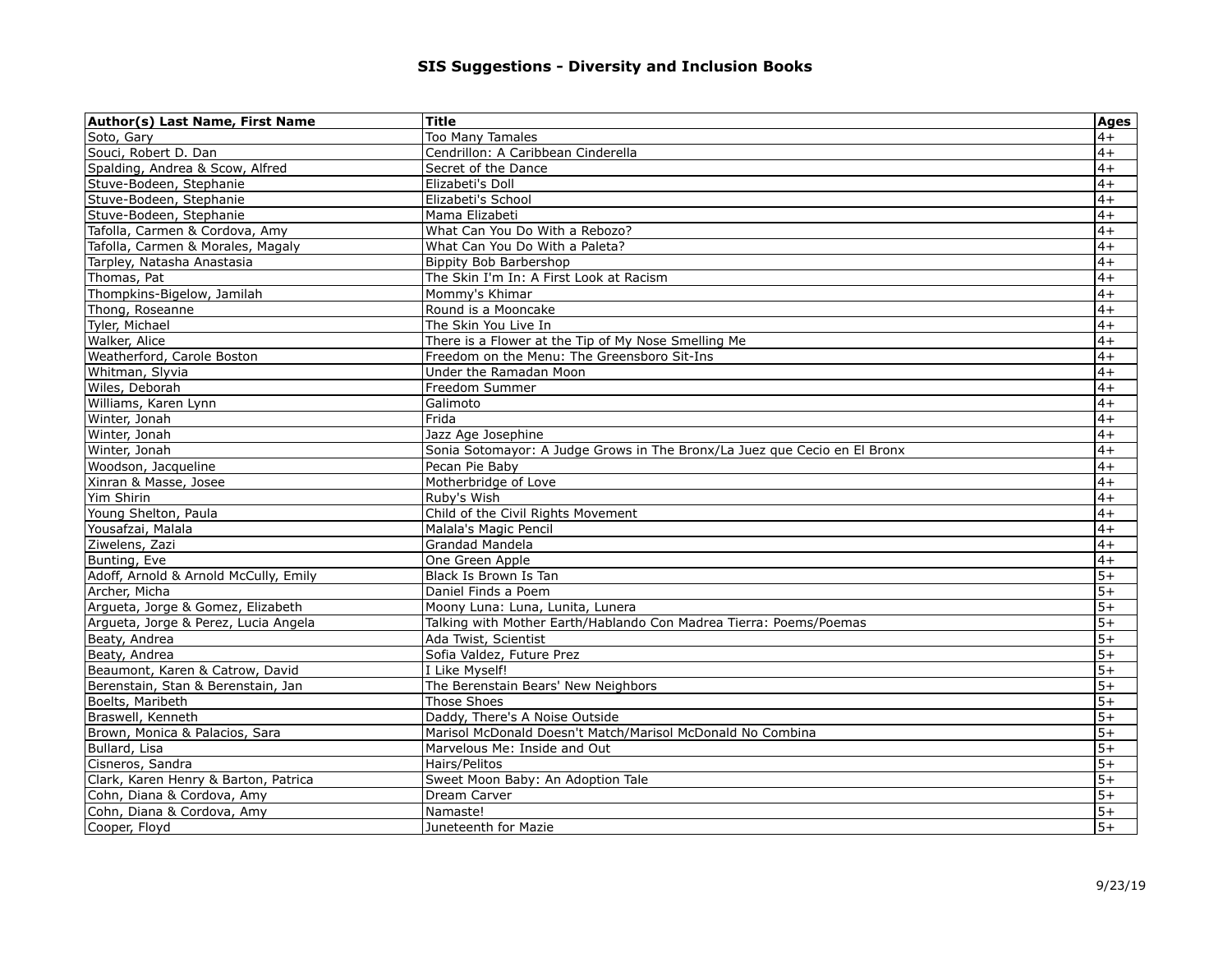| Author(s) Last Name, First Name                  | <b>Title</b>                                                      | <b>Ages</b> |
|--------------------------------------------------|-------------------------------------------------------------------|-------------|
| Cordova, Amv                                     | Abuelita's Heart                                                  | $5+$        |
| Davis Pinkney, Andrea                            | Alvin Ailey                                                       | $5+$        |
| Diggs, Taye & Evans, Shane W.                    | Chocolate Me!                                                     | $5+$        |
| Dorros, Arthur & Kleven, Elisa                   | Abuela                                                            | $5+$        |
| Fox, Mem & Staub, Leslie                         | Whoever You Are                                                   | $5+$        |
| Friedman, Ina R.                                 | How My Parents Learned to Eat                                     | $5+$        |
| Geeslin, Campbell & Juan, Ana                    | Elena's Serenade                                                  | $5+$        |
| Giovanni, Nikki                                  | The Girls in the Circle (Just For You! Series)                    | $5+$        |
| Hamanaka, Sheila                                 | All the Colors of the Earth                                       | $5+$        |
| Herman, Gail                                     | Who Was Jackie Robinson?                                          | $5+$        |
| Holling, Holling C.                              | Paddle-to-the-Sea                                                 | $5+$        |
| Hubbell, Patricia                                | <b>Black All Around</b>                                           | $5+$        |
| Hudson, Cheryl Willis & Ford, Bernette G.        | Bright Eyes, Brown Skin                                           | $5+$        |
| Johnson, Angela & Soman, David                   | When I am Old With You                                            | $5+$        |
| Johnson, Dinah & Christie, R. Gregory            | <b>Black Magic</b>                                                | $5+$        |
| Johnson, Dinah & Geter, Tyronne                  | Sunday Week                                                       | $5+$        |
| Johnson, Dinah & Ransome, James                  | Quinnie Blue                                                      | $5+$        |
| Joy, N. & Devard, Nancy                          | The Secret Olivia Told Me                                         | $5+$        |
| Keats, Ezra Jack                                 | John Henry: An American Legend                                    | $5+$        |
| Kensky, Jessica & Downes, Patrick                | Rescue & Jessica: A Life-Changing Friendship                      | $5+$        |
| Kissinger, Katie                                 | All the Colors We Are                                             | $5+$        |
| Lainez, Rene Colato & Ramirez, Fabiola Graullera | Rene Has Two Last Names/Rene Tiene Dos Apellidos                  | $5+$        |
| Levine, Ellen & Nelson, Kadir                    | Henry's Freedom Box: A True Story from the Underground Railroad   | $5+$        |
| Lorbiecki, Marybeth                              | Jackie's Bat                                                      | $5+$        |
| Lowell, Susan & MacPherson, Bruce                | Josefina Javelina: A Hairy Tale                                   | $5+$        |
| Mahy, Margaret & Tseng, Mou-Sien                 | The Seven Chinese Brothers                                        | $5+$        |
| Mandelbaum, Pili                                 | You Be Me, I'll Be You                                            | $5+$        |
| McGhee, Holly M.                                 | Come With Me                                                      | $5+$        |
| Méndez, Yamille Saied                            | Where Are You From?                                               | $5+$        |
| Meltzer, Brad                                    | I am Jackie Robinson                                              | $5+$        |
| Moore, Johnny Ray                                | The Story of Martin Luther King Jr.                               | $5+$        |
| Mora, Pat & Lopez Rafael                         | Yum! Mm!Mm! Que Rico!: Brotes de las Americas/America's Sprouting | $5+$        |
| Nyasha Warner, Jody                              | Viola Desmond Won't Be Budged                                     | $5+$        |
| Obama, Barack                                    | Of Thee I Sing: A Letter to My Daughters                          | $5+$        |
| Penguin Young Readers                            | The Little Book of Little Activists                               | $5+$        |
| Pinkney, Andrea and Brian                        | Boycott Blues: How Rosa Parks Inspired A Nation                   | $5+$        |
| Pinkney, Andrea and Brian                        | Duke Ellington: The Piano Prince and His Orchestra                | $5+$        |
| Pinkney, Andrea and Brian                        | Sojourner Truth's Step-Stomp Stride                               | $5+$        |
| Pinkney, Brian                                   | Cosmo and the Robot                                               | $5+$        |
| Pinkney, Brian                                   | JoJo's Flying Side Kick                                           | $5+$        |
| Pinkney, Brian                                   | Max Found Two Sticks                                              | $5+$        |
| Pinkney, Brian                                   | The Adventures of Sparrowboy                                      | $5+$        |
| Polacco, Patricia                                | Chicken Sundav                                                    | $5+$        |
| Polacco, Patricia                                | The Art of Miss Chew                                              | $5+$        |
| Reynolds, Peter H.                               | ish                                                               | $5+$        |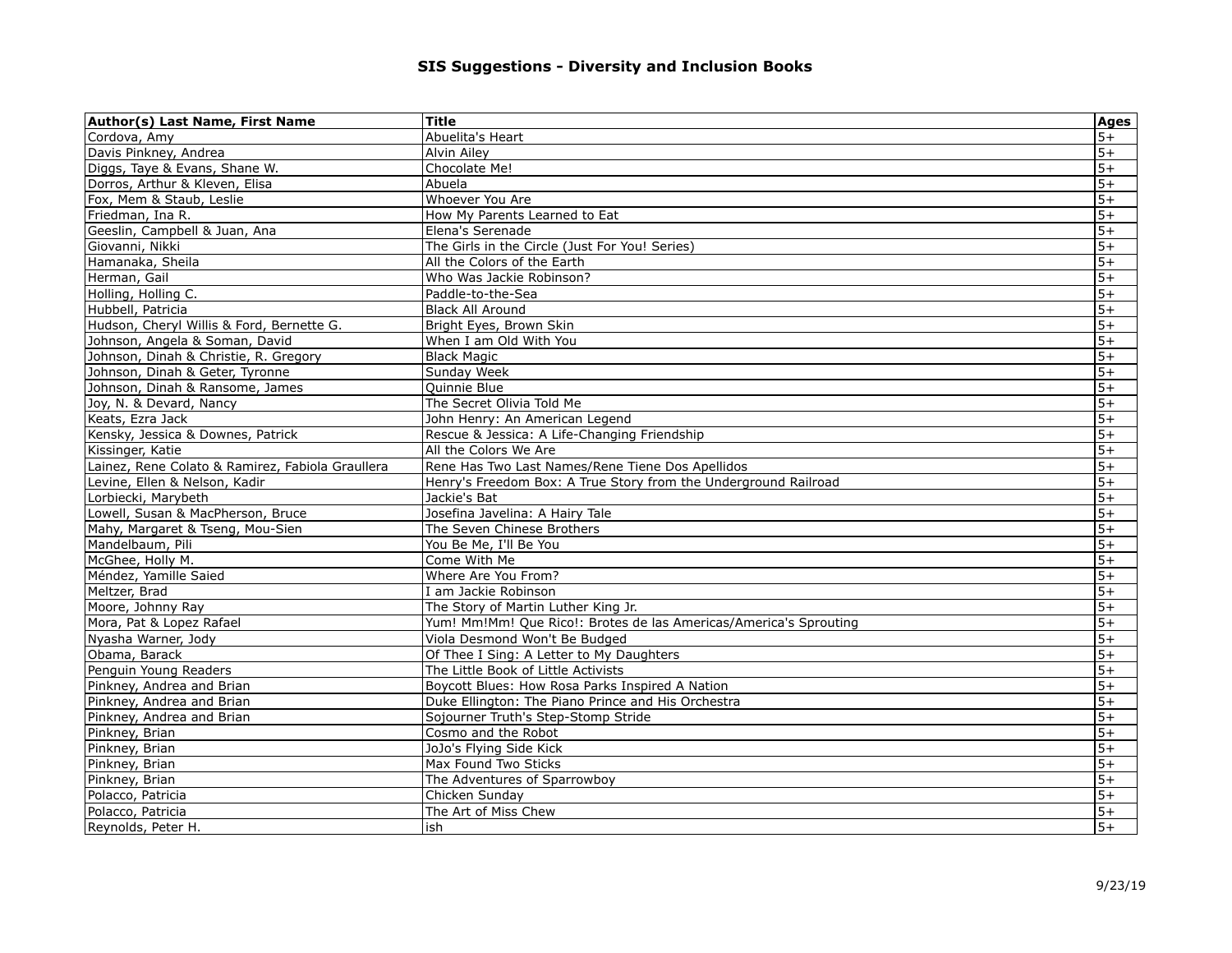| $5+$<br>Sky Color<br>Reynolds, Peter H.<br>The Stone Thrower<br>$5+$<br>Richardson, Jael Ealey<br>Ringgold, Faith<br>Aunt Harriet's Underground Railroad in the Sky<br>$5+$<br>Ringgold, Faith<br>$5+$<br>Tar Beach<br>$5+$<br>Schachner, Judy<br>Skippyjon Jones in the Dog House<br>$5+$<br>Skippyjon Jones, Class Action<br>Schachner, Judy<br>$5+$<br>Shapiro, J.H.<br>Magic Trash: A Story of Tyree Guyton and His Art<br>$5+$<br>Shihab, Naomi<br><b>Sitti's Secrets</b><br>Ladder to the Moon<br>$5+$<br>Soetoro-Ng, Maya & Morales, Yuyi<br>Maya and the Turtle: A Korean Fairy Tale<br>$5+$<br>Stickler, John C. & Han, Soma<br>$5+$<br>Tonatiuh, Duncan<br>Dear Primo: A Letter to My Cousin<br>$5+$<br>Tucker, Kathy & Lin, Grace<br>The Seven Chinese Sisters<br>$5+$<br>Williams, Brenda<br>Lin Yi's Lantern<br>$5+$<br>Woodson, Jacqueline<br>Our Gracie Aunt<br>$5+$<br>Woodson, Jacqueline<br>Show Way<br>$5+$<br>Woodson, Jacqueline<br>The Day You Begin<br>$5+$<br>Woodson, Jacqueline<br>The Other Side<br>$5+$<br><b>Visiting Day</b><br>Woodson, Jacqueline<br>$5+$<br>Woodson, Jacqueline<br>We Had a Picnic This Sunday Past<br>$6+$<br>Anaya, Rudolgo & Cordova, Amy<br>Juan and the Jackalope<br>$6+$<br>Friends From the Other Side/Amigos Del Otro Lado<br>Anzaldua, Gloria<br>La Fiesta de las Tortillas/The Fiesta of the Tortillas<br>$6+$<br>Arqueta, Jorge<br>$6+$<br>Arqueta, Jorge<br>La Gallinita en la Ciudad/The Little Hen in the City<br>$6+$<br>Argueta, Jorge & Calderon, Gloria<br>Zipitio<br>$6+$<br>Argueta, Jorge & Gomez, Elizabeth<br>A Movie in My Pillow/Una Pelicula en Mi Almohada: Poems/Poemas<br>$6+$<br>Argueta, Manilo & Simmons, Elly<br>Magic Dogs of the Volcanoes/Los Perros Magicos de Los Volcanos<br>Blue, Rose & Naden, Corrine J.<br>Ron's Big Mission<br>$6+$<br>The Blue Roses<br>$6+$<br>Boyden, Linda & Cordova, Amy<br>$6+$<br>Never Finished, Never Done! (Just For You! Series)<br>Brooks, Regina & Borgella, Marjorie<br>Side by Side: Lado a Lado: The Story of Dolores Huerta and Cesar Chavez<br>$6+$<br>Brown, Monica & Cepeda, Joe<br>My Name is Gabito, My Llamo Gabito: The Life of Gabriel Garcia Marquez/La Vida de Gabriel Garcia Marquez 6+<br>Brown, Monica & Colon, Raul<br>Brown, Monica & Lopez, Rafael<br>My Name is Celia/Me Llamo Celia<br>$6+$<br>$6+$<br>Calkhoven, Laurie<br>Mae Jemison (You Should Meet)<br>Chambers, Veronica & Maren, Julie<br>Celia Cruz, Queen of Salsa<br>$6+$<br>Dragons and Marshmallow (Zoey and Sassafras)<br>$6+$<br>Citro, Asia<br>Cohn, Diana & Cordova, Amy<br>$6+$<br>Roses for Isabella<br>$6+$<br>Davol, Marguerite W. & Trivas, Irene<br>Black, White, Just Right!<br>$6+$<br>Dominguez, Angela<br>Stella Diaz Has Something to Say<br>$6+$<br>Farugi, Saadia<br>Yasmin the Teacher<br>$6+$<br>Feldman, Thea<br>Katherine Johnson (You Should Meet)<br>Harrison, Vasthi<br>Little Leaders: Bold Women in Black History<br>$6+$<br>Hilliard-Nunn, Neferetari Patricia & Goodman, Darrien Foluke: The Afro Queen<br>$6+$<br>Jaffe, Nina<br>Older Brother, Younger Brother<br>$6+$<br>Johnson, James Weldon<br>$6+$<br>Lift Ev'ry Voice and Sing<br>$6+$<br>Under my Hijab<br>Kahn, Hena | Author(s) Last Name, First Name | <b>Title</b> | <b>Ages</b> |
|-------------------------------------------------------------------------------------------------------------------------------------------------------------------------------------------------------------------------------------------------------------------------------------------------------------------------------------------------------------------------------------------------------------------------------------------------------------------------------------------------------------------------------------------------------------------------------------------------------------------------------------------------------------------------------------------------------------------------------------------------------------------------------------------------------------------------------------------------------------------------------------------------------------------------------------------------------------------------------------------------------------------------------------------------------------------------------------------------------------------------------------------------------------------------------------------------------------------------------------------------------------------------------------------------------------------------------------------------------------------------------------------------------------------------------------------------------------------------------------------------------------------------------------------------------------------------------------------------------------------------------------------------------------------------------------------------------------------------------------------------------------------------------------------------------------------------------------------------------------------------------------------------------------------------------------------------------------------------------------------------------------------------------------------------------------------------------------------------------------------------------------------------------------------------------------------------------------------------------------------------------------------------------------------------------------------------------------------------------------------------------------------------------------------------------------------------------------------------------------------------------------------------------------------------------------------------------------------------------------------------------------------------------------------------------------------------------------------------------------------------------------------------------------------------------------------------------------------------------------------------------------------------------------------------------------------------------------------------------------------------------------------------------------------------------------------------------------------------------------------------------------------------------------------------------------------------------------------------|---------------------------------|--------------|-------------|
|                                                                                                                                                                                                                                                                                                                                                                                                                                                                                                                                                                                                                                                                                                                                                                                                                                                                                                                                                                                                                                                                                                                                                                                                                                                                                                                                                                                                                                                                                                                                                                                                                                                                                                                                                                                                                                                                                                                                                                                                                                                                                                                                                                                                                                                                                                                                                                                                                                                                                                                                                                                                                                                                                                                                                                                                                                                                                                                                                                                                                                                                                                                                                                                                                         |                                 |              |             |
|                                                                                                                                                                                                                                                                                                                                                                                                                                                                                                                                                                                                                                                                                                                                                                                                                                                                                                                                                                                                                                                                                                                                                                                                                                                                                                                                                                                                                                                                                                                                                                                                                                                                                                                                                                                                                                                                                                                                                                                                                                                                                                                                                                                                                                                                                                                                                                                                                                                                                                                                                                                                                                                                                                                                                                                                                                                                                                                                                                                                                                                                                                                                                                                                                         |                                 |              |             |
|                                                                                                                                                                                                                                                                                                                                                                                                                                                                                                                                                                                                                                                                                                                                                                                                                                                                                                                                                                                                                                                                                                                                                                                                                                                                                                                                                                                                                                                                                                                                                                                                                                                                                                                                                                                                                                                                                                                                                                                                                                                                                                                                                                                                                                                                                                                                                                                                                                                                                                                                                                                                                                                                                                                                                                                                                                                                                                                                                                                                                                                                                                                                                                                                                         |                                 |              |             |
|                                                                                                                                                                                                                                                                                                                                                                                                                                                                                                                                                                                                                                                                                                                                                                                                                                                                                                                                                                                                                                                                                                                                                                                                                                                                                                                                                                                                                                                                                                                                                                                                                                                                                                                                                                                                                                                                                                                                                                                                                                                                                                                                                                                                                                                                                                                                                                                                                                                                                                                                                                                                                                                                                                                                                                                                                                                                                                                                                                                                                                                                                                                                                                                                                         |                                 |              |             |
|                                                                                                                                                                                                                                                                                                                                                                                                                                                                                                                                                                                                                                                                                                                                                                                                                                                                                                                                                                                                                                                                                                                                                                                                                                                                                                                                                                                                                                                                                                                                                                                                                                                                                                                                                                                                                                                                                                                                                                                                                                                                                                                                                                                                                                                                                                                                                                                                                                                                                                                                                                                                                                                                                                                                                                                                                                                                                                                                                                                                                                                                                                                                                                                                                         |                                 |              |             |
|                                                                                                                                                                                                                                                                                                                                                                                                                                                                                                                                                                                                                                                                                                                                                                                                                                                                                                                                                                                                                                                                                                                                                                                                                                                                                                                                                                                                                                                                                                                                                                                                                                                                                                                                                                                                                                                                                                                                                                                                                                                                                                                                                                                                                                                                                                                                                                                                                                                                                                                                                                                                                                                                                                                                                                                                                                                                                                                                                                                                                                                                                                                                                                                                                         |                                 |              |             |
|                                                                                                                                                                                                                                                                                                                                                                                                                                                                                                                                                                                                                                                                                                                                                                                                                                                                                                                                                                                                                                                                                                                                                                                                                                                                                                                                                                                                                                                                                                                                                                                                                                                                                                                                                                                                                                                                                                                                                                                                                                                                                                                                                                                                                                                                                                                                                                                                                                                                                                                                                                                                                                                                                                                                                                                                                                                                                                                                                                                                                                                                                                                                                                                                                         |                                 |              |             |
|                                                                                                                                                                                                                                                                                                                                                                                                                                                                                                                                                                                                                                                                                                                                                                                                                                                                                                                                                                                                                                                                                                                                                                                                                                                                                                                                                                                                                                                                                                                                                                                                                                                                                                                                                                                                                                                                                                                                                                                                                                                                                                                                                                                                                                                                                                                                                                                                                                                                                                                                                                                                                                                                                                                                                                                                                                                                                                                                                                                                                                                                                                                                                                                                                         |                                 |              |             |
|                                                                                                                                                                                                                                                                                                                                                                                                                                                                                                                                                                                                                                                                                                                                                                                                                                                                                                                                                                                                                                                                                                                                                                                                                                                                                                                                                                                                                                                                                                                                                                                                                                                                                                                                                                                                                                                                                                                                                                                                                                                                                                                                                                                                                                                                                                                                                                                                                                                                                                                                                                                                                                                                                                                                                                                                                                                                                                                                                                                                                                                                                                                                                                                                                         |                                 |              |             |
|                                                                                                                                                                                                                                                                                                                                                                                                                                                                                                                                                                                                                                                                                                                                                                                                                                                                                                                                                                                                                                                                                                                                                                                                                                                                                                                                                                                                                                                                                                                                                                                                                                                                                                                                                                                                                                                                                                                                                                                                                                                                                                                                                                                                                                                                                                                                                                                                                                                                                                                                                                                                                                                                                                                                                                                                                                                                                                                                                                                                                                                                                                                                                                                                                         |                                 |              |             |
|                                                                                                                                                                                                                                                                                                                                                                                                                                                                                                                                                                                                                                                                                                                                                                                                                                                                                                                                                                                                                                                                                                                                                                                                                                                                                                                                                                                                                                                                                                                                                                                                                                                                                                                                                                                                                                                                                                                                                                                                                                                                                                                                                                                                                                                                                                                                                                                                                                                                                                                                                                                                                                                                                                                                                                                                                                                                                                                                                                                                                                                                                                                                                                                                                         |                                 |              |             |
|                                                                                                                                                                                                                                                                                                                                                                                                                                                                                                                                                                                                                                                                                                                                                                                                                                                                                                                                                                                                                                                                                                                                                                                                                                                                                                                                                                                                                                                                                                                                                                                                                                                                                                                                                                                                                                                                                                                                                                                                                                                                                                                                                                                                                                                                                                                                                                                                                                                                                                                                                                                                                                                                                                                                                                                                                                                                                                                                                                                                                                                                                                                                                                                                                         |                                 |              |             |
|                                                                                                                                                                                                                                                                                                                                                                                                                                                                                                                                                                                                                                                                                                                                                                                                                                                                                                                                                                                                                                                                                                                                                                                                                                                                                                                                                                                                                                                                                                                                                                                                                                                                                                                                                                                                                                                                                                                                                                                                                                                                                                                                                                                                                                                                                                                                                                                                                                                                                                                                                                                                                                                                                                                                                                                                                                                                                                                                                                                                                                                                                                                                                                                                                         |                                 |              |             |
|                                                                                                                                                                                                                                                                                                                                                                                                                                                                                                                                                                                                                                                                                                                                                                                                                                                                                                                                                                                                                                                                                                                                                                                                                                                                                                                                                                                                                                                                                                                                                                                                                                                                                                                                                                                                                                                                                                                                                                                                                                                                                                                                                                                                                                                                                                                                                                                                                                                                                                                                                                                                                                                                                                                                                                                                                                                                                                                                                                                                                                                                                                                                                                                                                         |                                 |              |             |
|                                                                                                                                                                                                                                                                                                                                                                                                                                                                                                                                                                                                                                                                                                                                                                                                                                                                                                                                                                                                                                                                                                                                                                                                                                                                                                                                                                                                                                                                                                                                                                                                                                                                                                                                                                                                                                                                                                                                                                                                                                                                                                                                                                                                                                                                                                                                                                                                                                                                                                                                                                                                                                                                                                                                                                                                                                                                                                                                                                                                                                                                                                                                                                                                                         |                                 |              |             |
|                                                                                                                                                                                                                                                                                                                                                                                                                                                                                                                                                                                                                                                                                                                                                                                                                                                                                                                                                                                                                                                                                                                                                                                                                                                                                                                                                                                                                                                                                                                                                                                                                                                                                                                                                                                                                                                                                                                                                                                                                                                                                                                                                                                                                                                                                                                                                                                                                                                                                                                                                                                                                                                                                                                                                                                                                                                                                                                                                                                                                                                                                                                                                                                                                         |                                 |              |             |
|                                                                                                                                                                                                                                                                                                                                                                                                                                                                                                                                                                                                                                                                                                                                                                                                                                                                                                                                                                                                                                                                                                                                                                                                                                                                                                                                                                                                                                                                                                                                                                                                                                                                                                                                                                                                                                                                                                                                                                                                                                                                                                                                                                                                                                                                                                                                                                                                                                                                                                                                                                                                                                                                                                                                                                                                                                                                                                                                                                                                                                                                                                                                                                                                                         |                                 |              |             |
|                                                                                                                                                                                                                                                                                                                                                                                                                                                                                                                                                                                                                                                                                                                                                                                                                                                                                                                                                                                                                                                                                                                                                                                                                                                                                                                                                                                                                                                                                                                                                                                                                                                                                                                                                                                                                                                                                                                                                                                                                                                                                                                                                                                                                                                                                                                                                                                                                                                                                                                                                                                                                                                                                                                                                                                                                                                                                                                                                                                                                                                                                                                                                                                                                         |                                 |              |             |
|                                                                                                                                                                                                                                                                                                                                                                                                                                                                                                                                                                                                                                                                                                                                                                                                                                                                                                                                                                                                                                                                                                                                                                                                                                                                                                                                                                                                                                                                                                                                                                                                                                                                                                                                                                                                                                                                                                                                                                                                                                                                                                                                                                                                                                                                                                                                                                                                                                                                                                                                                                                                                                                                                                                                                                                                                                                                                                                                                                                                                                                                                                                                                                                                                         |                                 |              |             |
|                                                                                                                                                                                                                                                                                                                                                                                                                                                                                                                                                                                                                                                                                                                                                                                                                                                                                                                                                                                                                                                                                                                                                                                                                                                                                                                                                                                                                                                                                                                                                                                                                                                                                                                                                                                                                                                                                                                                                                                                                                                                                                                                                                                                                                                                                                                                                                                                                                                                                                                                                                                                                                                                                                                                                                                                                                                                                                                                                                                                                                                                                                                                                                                                                         |                                 |              |             |
|                                                                                                                                                                                                                                                                                                                                                                                                                                                                                                                                                                                                                                                                                                                                                                                                                                                                                                                                                                                                                                                                                                                                                                                                                                                                                                                                                                                                                                                                                                                                                                                                                                                                                                                                                                                                                                                                                                                                                                                                                                                                                                                                                                                                                                                                                                                                                                                                                                                                                                                                                                                                                                                                                                                                                                                                                                                                                                                                                                                                                                                                                                                                                                                                                         |                                 |              |             |
|                                                                                                                                                                                                                                                                                                                                                                                                                                                                                                                                                                                                                                                                                                                                                                                                                                                                                                                                                                                                                                                                                                                                                                                                                                                                                                                                                                                                                                                                                                                                                                                                                                                                                                                                                                                                                                                                                                                                                                                                                                                                                                                                                                                                                                                                                                                                                                                                                                                                                                                                                                                                                                                                                                                                                                                                                                                                                                                                                                                                                                                                                                                                                                                                                         |                                 |              |             |
|                                                                                                                                                                                                                                                                                                                                                                                                                                                                                                                                                                                                                                                                                                                                                                                                                                                                                                                                                                                                                                                                                                                                                                                                                                                                                                                                                                                                                                                                                                                                                                                                                                                                                                                                                                                                                                                                                                                                                                                                                                                                                                                                                                                                                                                                                                                                                                                                                                                                                                                                                                                                                                                                                                                                                                                                                                                                                                                                                                                                                                                                                                                                                                                                                         |                                 |              |             |
|                                                                                                                                                                                                                                                                                                                                                                                                                                                                                                                                                                                                                                                                                                                                                                                                                                                                                                                                                                                                                                                                                                                                                                                                                                                                                                                                                                                                                                                                                                                                                                                                                                                                                                                                                                                                                                                                                                                                                                                                                                                                                                                                                                                                                                                                                                                                                                                                                                                                                                                                                                                                                                                                                                                                                                                                                                                                                                                                                                                                                                                                                                                                                                                                                         |                                 |              |             |
|                                                                                                                                                                                                                                                                                                                                                                                                                                                                                                                                                                                                                                                                                                                                                                                                                                                                                                                                                                                                                                                                                                                                                                                                                                                                                                                                                                                                                                                                                                                                                                                                                                                                                                                                                                                                                                                                                                                                                                                                                                                                                                                                                                                                                                                                                                                                                                                                                                                                                                                                                                                                                                                                                                                                                                                                                                                                                                                                                                                                                                                                                                                                                                                                                         |                                 |              |             |
|                                                                                                                                                                                                                                                                                                                                                                                                                                                                                                                                                                                                                                                                                                                                                                                                                                                                                                                                                                                                                                                                                                                                                                                                                                                                                                                                                                                                                                                                                                                                                                                                                                                                                                                                                                                                                                                                                                                                                                                                                                                                                                                                                                                                                                                                                                                                                                                                                                                                                                                                                                                                                                                                                                                                                                                                                                                                                                                                                                                                                                                                                                                                                                                                                         |                                 |              |             |
|                                                                                                                                                                                                                                                                                                                                                                                                                                                                                                                                                                                                                                                                                                                                                                                                                                                                                                                                                                                                                                                                                                                                                                                                                                                                                                                                                                                                                                                                                                                                                                                                                                                                                                                                                                                                                                                                                                                                                                                                                                                                                                                                                                                                                                                                                                                                                                                                                                                                                                                                                                                                                                                                                                                                                                                                                                                                                                                                                                                                                                                                                                                                                                                                                         |                                 |              |             |
|                                                                                                                                                                                                                                                                                                                                                                                                                                                                                                                                                                                                                                                                                                                                                                                                                                                                                                                                                                                                                                                                                                                                                                                                                                                                                                                                                                                                                                                                                                                                                                                                                                                                                                                                                                                                                                                                                                                                                                                                                                                                                                                                                                                                                                                                                                                                                                                                                                                                                                                                                                                                                                                                                                                                                                                                                                                                                                                                                                                                                                                                                                                                                                                                                         |                                 |              |             |
|                                                                                                                                                                                                                                                                                                                                                                                                                                                                                                                                                                                                                                                                                                                                                                                                                                                                                                                                                                                                                                                                                                                                                                                                                                                                                                                                                                                                                                                                                                                                                                                                                                                                                                                                                                                                                                                                                                                                                                                                                                                                                                                                                                                                                                                                                                                                                                                                                                                                                                                                                                                                                                                                                                                                                                                                                                                                                                                                                                                                                                                                                                                                                                                                                         |                                 |              |             |
|                                                                                                                                                                                                                                                                                                                                                                                                                                                                                                                                                                                                                                                                                                                                                                                                                                                                                                                                                                                                                                                                                                                                                                                                                                                                                                                                                                                                                                                                                                                                                                                                                                                                                                                                                                                                                                                                                                                                                                                                                                                                                                                                                                                                                                                                                                                                                                                                                                                                                                                                                                                                                                                                                                                                                                                                                                                                                                                                                                                                                                                                                                                                                                                                                         |                                 |              |             |
|                                                                                                                                                                                                                                                                                                                                                                                                                                                                                                                                                                                                                                                                                                                                                                                                                                                                                                                                                                                                                                                                                                                                                                                                                                                                                                                                                                                                                                                                                                                                                                                                                                                                                                                                                                                                                                                                                                                                                                                                                                                                                                                                                                                                                                                                                                                                                                                                                                                                                                                                                                                                                                                                                                                                                                                                                                                                                                                                                                                                                                                                                                                                                                                                                         |                                 |              |             |
|                                                                                                                                                                                                                                                                                                                                                                                                                                                                                                                                                                                                                                                                                                                                                                                                                                                                                                                                                                                                                                                                                                                                                                                                                                                                                                                                                                                                                                                                                                                                                                                                                                                                                                                                                                                                                                                                                                                                                                                                                                                                                                                                                                                                                                                                                                                                                                                                                                                                                                                                                                                                                                                                                                                                                                                                                                                                                                                                                                                                                                                                                                                                                                                                                         |                                 |              |             |
|                                                                                                                                                                                                                                                                                                                                                                                                                                                                                                                                                                                                                                                                                                                                                                                                                                                                                                                                                                                                                                                                                                                                                                                                                                                                                                                                                                                                                                                                                                                                                                                                                                                                                                                                                                                                                                                                                                                                                                                                                                                                                                                                                                                                                                                                                                                                                                                                                                                                                                                                                                                                                                                                                                                                                                                                                                                                                                                                                                                                                                                                                                                                                                                                                         |                                 |              |             |
|                                                                                                                                                                                                                                                                                                                                                                                                                                                                                                                                                                                                                                                                                                                                                                                                                                                                                                                                                                                                                                                                                                                                                                                                                                                                                                                                                                                                                                                                                                                                                                                                                                                                                                                                                                                                                                                                                                                                                                                                                                                                                                                                                                                                                                                                                                                                                                                                                                                                                                                                                                                                                                                                                                                                                                                                                                                                                                                                                                                                                                                                                                                                                                                                                         |                                 |              |             |
|                                                                                                                                                                                                                                                                                                                                                                                                                                                                                                                                                                                                                                                                                                                                                                                                                                                                                                                                                                                                                                                                                                                                                                                                                                                                                                                                                                                                                                                                                                                                                                                                                                                                                                                                                                                                                                                                                                                                                                                                                                                                                                                                                                                                                                                                                                                                                                                                                                                                                                                                                                                                                                                                                                                                                                                                                                                                                                                                                                                                                                                                                                                                                                                                                         |                                 |              |             |
|                                                                                                                                                                                                                                                                                                                                                                                                                                                                                                                                                                                                                                                                                                                                                                                                                                                                                                                                                                                                                                                                                                                                                                                                                                                                                                                                                                                                                                                                                                                                                                                                                                                                                                                                                                                                                                                                                                                                                                                                                                                                                                                                                                                                                                                                                                                                                                                                                                                                                                                                                                                                                                                                                                                                                                                                                                                                                                                                                                                                                                                                                                                                                                                                                         |                                 |              |             |
|                                                                                                                                                                                                                                                                                                                                                                                                                                                                                                                                                                                                                                                                                                                                                                                                                                                                                                                                                                                                                                                                                                                                                                                                                                                                                                                                                                                                                                                                                                                                                                                                                                                                                                                                                                                                                                                                                                                                                                                                                                                                                                                                                                                                                                                                                                                                                                                                                                                                                                                                                                                                                                                                                                                                                                                                                                                                                                                                                                                                                                                                                                                                                                                                                         |                                 |              |             |
|                                                                                                                                                                                                                                                                                                                                                                                                                                                                                                                                                                                                                                                                                                                                                                                                                                                                                                                                                                                                                                                                                                                                                                                                                                                                                                                                                                                                                                                                                                                                                                                                                                                                                                                                                                                                                                                                                                                                                                                                                                                                                                                                                                                                                                                                                                                                                                                                                                                                                                                                                                                                                                                                                                                                                                                                                                                                                                                                                                                                                                                                                                                                                                                                                         |                                 |              |             |
|                                                                                                                                                                                                                                                                                                                                                                                                                                                                                                                                                                                                                                                                                                                                                                                                                                                                                                                                                                                                                                                                                                                                                                                                                                                                                                                                                                                                                                                                                                                                                                                                                                                                                                                                                                                                                                                                                                                                                                                                                                                                                                                                                                                                                                                                                                                                                                                                                                                                                                                                                                                                                                                                                                                                                                                                                                                                                                                                                                                                                                                                                                                                                                                                                         |                                 |              |             |
|                                                                                                                                                                                                                                                                                                                                                                                                                                                                                                                                                                                                                                                                                                                                                                                                                                                                                                                                                                                                                                                                                                                                                                                                                                                                                                                                                                                                                                                                                                                                                                                                                                                                                                                                                                                                                                                                                                                                                                                                                                                                                                                                                                                                                                                                                                                                                                                                                                                                                                                                                                                                                                                                                                                                                                                                                                                                                                                                                                                                                                                                                                                                                                                                                         |                                 |              |             |
|                                                                                                                                                                                                                                                                                                                                                                                                                                                                                                                                                                                                                                                                                                                                                                                                                                                                                                                                                                                                                                                                                                                                                                                                                                                                                                                                                                                                                                                                                                                                                                                                                                                                                                                                                                                                                                                                                                                                                                                                                                                                                                                                                                                                                                                                                                                                                                                                                                                                                                                                                                                                                                                                                                                                                                                                                                                                                                                                                                                                                                                                                                                                                                                                                         |                                 |              |             |
|                                                                                                                                                                                                                                                                                                                                                                                                                                                                                                                                                                                                                                                                                                                                                                                                                                                                                                                                                                                                                                                                                                                                                                                                                                                                                                                                                                                                                                                                                                                                                                                                                                                                                                                                                                                                                                                                                                                                                                                                                                                                                                                                                                                                                                                                                                                                                                                                                                                                                                                                                                                                                                                                                                                                                                                                                                                                                                                                                                                                                                                                                                                                                                                                                         |                                 |              |             |
|                                                                                                                                                                                                                                                                                                                                                                                                                                                                                                                                                                                                                                                                                                                                                                                                                                                                                                                                                                                                                                                                                                                                                                                                                                                                                                                                                                                                                                                                                                                                                                                                                                                                                                                                                                                                                                                                                                                                                                                                                                                                                                                                                                                                                                                                                                                                                                                                                                                                                                                                                                                                                                                                                                                                                                                                                                                                                                                                                                                                                                                                                                                                                                                                                         |                                 |              |             |
|                                                                                                                                                                                                                                                                                                                                                                                                                                                                                                                                                                                                                                                                                                                                                                                                                                                                                                                                                                                                                                                                                                                                                                                                                                                                                                                                                                                                                                                                                                                                                                                                                                                                                                                                                                                                                                                                                                                                                                                                                                                                                                                                                                                                                                                                                                                                                                                                                                                                                                                                                                                                                                                                                                                                                                                                                                                                                                                                                                                                                                                                                                                                                                                                                         |                                 |              |             |
|                                                                                                                                                                                                                                                                                                                                                                                                                                                                                                                                                                                                                                                                                                                                                                                                                                                                                                                                                                                                                                                                                                                                                                                                                                                                                                                                                                                                                                                                                                                                                                                                                                                                                                                                                                                                                                                                                                                                                                                                                                                                                                                                                                                                                                                                                                                                                                                                                                                                                                                                                                                                                                                                                                                                                                                                                                                                                                                                                                                                                                                                                                                                                                                                                         |                                 |              |             |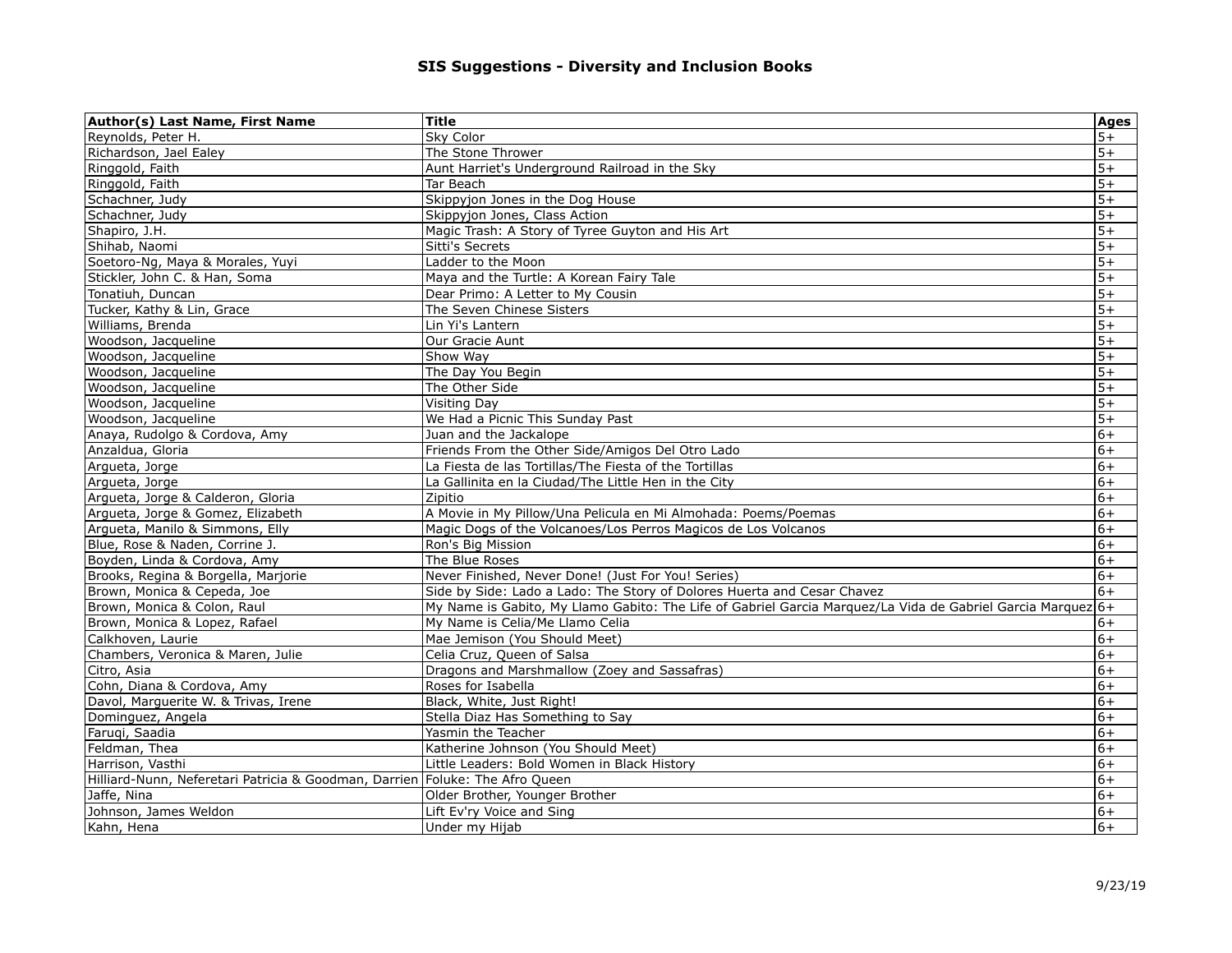| Martineez, Alejandro<br>La Mujer que Brillaba aun mas que el Sol/The Woman Who Outshone the Sun<br>$6+$<br>Michiko Florence, Debbi<br>Jasmine Toguchi: Mochi Queen<br>$6+$<br>$6+$<br>Mochizuki, Ken<br><b>Baseball Saved Us</b><br>Mochizuki, Ken<br>Passage to Freedom: The Sugihara Story<br>$6+$<br>Mohr, Nicholasa<br>All for the Better: The Story of El Barrio<br>$6+$<br>The Desert Is My Mother/El Desierto Es Mi Madre<br>Mora, Pat<br>$6+$<br>Muhammad, Ibtihaj<br>The Proudest Blue: A Story of Hijab and Family<br>$6+$<br>Peete, Holly Robinson<br>$6+$<br>My Brother Charlie<br>$6+$<br>Pinkney, Andrea and Brian<br>Dear Benjamin Banneker<br>Pinkney, Andrea and Brian<br>Sit-In: How Four Friends Stood Up by Sitting Down<br>$6+$<br>Polacco, Patricia<br>$6+$<br>Mr. Lincoln's Way<br>Polacco, Patricia<br>Pink y Say<br>$6+$<br>Russell-Brown, Katheryn<br>Little Melba and Her Big Trombone<br>$6+$<br>Steptoe, Javaka<br>Radiant Child<br>$6+$<br>Swift Walker: A Space Adventure<br>Tarlton, Verlyn<br>$6+$<br>$7+$<br>Alston, Sasha Ariel<br>Sasha Savvy Loves to Code<br>Whoosh!: Lonnie Johnson's Super-Soaking Stream of Invention<br>$7+$<br>Barton, Chris<br>$7+$<br>Belton, Sandra<br>From Miss Ida's Porch<br>$7+$<br>Bruchac, Joseph<br>Chester Nez and the Unbreakable Code: A Navajo Code Talker's Story<br>Bruchac, Joseph<br>$7+$<br>Fox Song<br>I Am Not a Number<br>$7+$<br>Dupuis, Jenny Kay and Kacer, Kathy |
|-------------------------------------------------------------------------------------------------------------------------------------------------------------------------------------------------------------------------------------------------------------------------------------------------------------------------------------------------------------------------------------------------------------------------------------------------------------------------------------------------------------------------------------------------------------------------------------------------------------------------------------------------------------------------------------------------------------------------------------------------------------------------------------------------------------------------------------------------------------------------------------------------------------------------------------------------------------------------------------------------------------------------------------------------------------------------------------------------------------------------------------------------------------------------------------------------------------------------------------------------------------------------------------------------------------------------------------------------------------------------------------------------------------------------------------------------------|
|                                                                                                                                                                                                                                                                                                                                                                                                                                                                                                                                                                                                                                                                                                                                                                                                                                                                                                                                                                                                                                                                                                                                                                                                                                                                                                                                                                                                                                                       |
|                                                                                                                                                                                                                                                                                                                                                                                                                                                                                                                                                                                                                                                                                                                                                                                                                                                                                                                                                                                                                                                                                                                                                                                                                                                                                                                                                                                                                                                       |
|                                                                                                                                                                                                                                                                                                                                                                                                                                                                                                                                                                                                                                                                                                                                                                                                                                                                                                                                                                                                                                                                                                                                                                                                                                                                                                                                                                                                                                                       |
|                                                                                                                                                                                                                                                                                                                                                                                                                                                                                                                                                                                                                                                                                                                                                                                                                                                                                                                                                                                                                                                                                                                                                                                                                                                                                                                                                                                                                                                       |
|                                                                                                                                                                                                                                                                                                                                                                                                                                                                                                                                                                                                                                                                                                                                                                                                                                                                                                                                                                                                                                                                                                                                                                                                                                                                                                                                                                                                                                                       |
|                                                                                                                                                                                                                                                                                                                                                                                                                                                                                                                                                                                                                                                                                                                                                                                                                                                                                                                                                                                                                                                                                                                                                                                                                                                                                                                                                                                                                                                       |
|                                                                                                                                                                                                                                                                                                                                                                                                                                                                                                                                                                                                                                                                                                                                                                                                                                                                                                                                                                                                                                                                                                                                                                                                                                                                                                                                                                                                                                                       |
|                                                                                                                                                                                                                                                                                                                                                                                                                                                                                                                                                                                                                                                                                                                                                                                                                                                                                                                                                                                                                                                                                                                                                                                                                                                                                                                                                                                                                                                       |
|                                                                                                                                                                                                                                                                                                                                                                                                                                                                                                                                                                                                                                                                                                                                                                                                                                                                                                                                                                                                                                                                                                                                                                                                                                                                                                                                                                                                                                                       |
|                                                                                                                                                                                                                                                                                                                                                                                                                                                                                                                                                                                                                                                                                                                                                                                                                                                                                                                                                                                                                                                                                                                                                                                                                                                                                                                                                                                                                                                       |
|                                                                                                                                                                                                                                                                                                                                                                                                                                                                                                                                                                                                                                                                                                                                                                                                                                                                                                                                                                                                                                                                                                                                                                                                                                                                                                                                                                                                                                                       |
|                                                                                                                                                                                                                                                                                                                                                                                                                                                                                                                                                                                                                                                                                                                                                                                                                                                                                                                                                                                                                                                                                                                                                                                                                                                                                                                                                                                                                                                       |
|                                                                                                                                                                                                                                                                                                                                                                                                                                                                                                                                                                                                                                                                                                                                                                                                                                                                                                                                                                                                                                                                                                                                                                                                                                                                                                                                                                                                                                                       |
|                                                                                                                                                                                                                                                                                                                                                                                                                                                                                                                                                                                                                                                                                                                                                                                                                                                                                                                                                                                                                                                                                                                                                                                                                                                                                                                                                                                                                                                       |
|                                                                                                                                                                                                                                                                                                                                                                                                                                                                                                                                                                                                                                                                                                                                                                                                                                                                                                                                                                                                                                                                                                                                                                                                                                                                                                                                                                                                                                                       |
|                                                                                                                                                                                                                                                                                                                                                                                                                                                                                                                                                                                                                                                                                                                                                                                                                                                                                                                                                                                                                                                                                                                                                                                                                                                                                                                                                                                                                                                       |
|                                                                                                                                                                                                                                                                                                                                                                                                                                                                                                                                                                                                                                                                                                                                                                                                                                                                                                                                                                                                                                                                                                                                                                                                                                                                                                                                                                                                                                                       |
|                                                                                                                                                                                                                                                                                                                                                                                                                                                                                                                                                                                                                                                                                                                                                                                                                                                                                                                                                                                                                                                                                                                                                                                                                                                                                                                                                                                                                                                       |
|                                                                                                                                                                                                                                                                                                                                                                                                                                                                                                                                                                                                                                                                                                                                                                                                                                                                                                                                                                                                                                                                                                                                                                                                                                                                                                                                                                                                                                                       |
|                                                                                                                                                                                                                                                                                                                                                                                                                                                                                                                                                                                                                                                                                                                                                                                                                                                                                                                                                                                                                                                                                                                                                                                                                                                                                                                                                                                                                                                       |
|                                                                                                                                                                                                                                                                                                                                                                                                                                                                                                                                                                                                                                                                                                                                                                                                                                                                                                                                                                                                                                                                                                                                                                                                                                                                                                                                                                                                                                                       |
| Garland, Sarah<br>Azzi In Between<br>$7+$                                                                                                                                                                                                                                                                                                                                                                                                                                                                                                                                                                                                                                                                                                                                                                                                                                                                                                                                                                                                                                                                                                                                                                                                                                                                                                                                                                                                             |
| $7+$<br>Hruby Powell, Patricia<br>Josephine: The Dazzling Life of Josephine Baker                                                                                                                                                                                                                                                                                                                                                                                                                                                                                                                                                                                                                                                                                                                                                                                                                                                                                                                                                                                                                                                                                                                                                                                                                                                                                                                                                                     |
| $7+$<br>Krishnaswami, Uma<br>Book Uncle and Me                                                                                                                                                                                                                                                                                                                                                                                                                                                                                                                                                                                                                                                                                                                                                                                                                                                                                                                                                                                                                                                                                                                                                                                                                                                                                                                                                                                                        |
| Crossing Bok Chitto: A Choctaw Tale of Friendship & Freedom<br>$7+$<br>Tingle, Tim                                                                                                                                                                                                                                                                                                                                                                                                                                                                                                                                                                                                                                                                                                                                                                                                                                                                                                                                                                                                                                                                                                                                                                                                                                                                                                                                                                    |
| Alvarez, Julia<br>Return to Sender<br>$8+$                                                                                                                                                                                                                                                                                                                                                                                                                                                                                                                                                                                                                                                                                                                                                                                                                                                                                                                                                                                                                                                                                                                                                                                                                                                                                                                                                                                                            |
| Bell, Cece<br>El Deafo<br>$8+$                                                                                                                                                                                                                                                                                                                                                                                                                                                                                                                                                                                                                                                                                                                                                                                                                                                                                                                                                                                                                                                                                                                                                                                                                                                                                                                                                                                                                        |
| Cottrell Boyce, Frank<br>The Unforgotten Coat<br>$8+$                                                                                                                                                                                                                                                                                                                                                                                                                                                                                                                                                                                                                                                                                                                                                                                                                                                                                                                                                                                                                                                                                                                                                                                                                                                                                                                                                                                                 |
| Davis Pinkney, Andrea<br>$8+$<br>Martin and Mahalia: His Words, Her Songs                                                                                                                                                                                                                                                                                                                                                                                                                                                                                                                                                                                                                                                                                                                                                                                                                                                                                                                                                                                                                                                                                                                                                                                                                                                                                                                                                                             |
| Blended<br>Draper, Sharon M.<br>$8+$                                                                                                                                                                                                                                                                                                                                                                                                                                                                                                                                                                                                                                                                                                                                                                                                                                                                                                                                                                                                                                                                                                                                                                                                                                                                                                                                                                                                                  |
| Entrada Kelly, Erin<br>Hello, Universe<br>$8+$                                                                                                                                                                                                                                                                                                                                                                                                                                                                                                                                                                                                                                                                                                                                                                                                                                                                                                                                                                                                                                                                                                                                                                                                                                                                                                                                                                                                        |
| Look What Brown Can Do!<br>$8+$<br>Harris, T. Marie                                                                                                                                                                                                                                                                                                                                                                                                                                                                                                                                                                                                                                                                                                                                                                                                                                                                                                                                                                                                                                                                                                                                                                                                                                                                                                                                                                                                   |
| Arcade and the Triple T Tokens (The Coin Slot Chronicles)<br>Jennings, Rashad<br>$8+$                                                                                                                                                                                                                                                                                                                                                                                                                                                                                                                                                                                                                                                                                                                                                                                                                                                                                                                                                                                                                                                                                                                                                                                                                                                                                                                                                                 |
| Keller, Tae<br>The Science of Unbreakable Things<br>$8+$                                                                                                                                                                                                                                                                                                                                                                                                                                                                                                                                                                                                                                                                                                                                                                                                                                                                                                                                                                                                                                                                                                                                                                                                                                                                                                                                                                                              |
| Khan, Hena<br>$8+$<br>Amina's Voice                                                                                                                                                                                                                                                                                                                                                                                                                                                                                                                                                                                                                                                                                                                                                                                                                                                                                                                                                                                                                                                                                                                                                                                                                                                                                                                                                                                                                   |
| Lai, Thanhha<br>Inside Out and Back Again<br>$8+$                                                                                                                                                                                                                                                                                                                                                                                                                                                                                                                                                                                                                                                                                                                                                                                                                                                                                                                                                                                                                                                                                                                                                                                                                                                                                                                                                                                                     |
| Lai, Thanhha<br>$8+$<br>Listen, Slowly                                                                                                                                                                                                                                                                                                                                                                                                                                                                                                                                                                                                                                                                                                                                                                                                                                                                                                                                                                                                                                                                                                                                                                                                                                                                                                                                                                                                                |
| Munoz Ryan, Pam<br>Epseranza Rising<br>$8+$                                                                                                                                                                                                                                                                                                                                                                                                                                                                                                                                                                                                                                                                                                                                                                                                                                                                                                                                                                                                                                                                                                                                                                                                                                                                                                                                                                                                           |
| $8+$<br>Naidoo, Beverley<br>Journey to Jo'Burg                                                                                                                                                                                                                                                                                                                                                                                                                                                                                                                                                                                                                                                                                                                                                                                                                                                                                                                                                                                                                                                                                                                                                                                                                                                                                                                                                                                                        |
| Yang the Youngest and His Terrible Ear<br>$8+$<br>Namioka, Lensey                                                                                                                                                                                                                                                                                                                                                                                                                                                                                                                                                                                                                                                                                                                                                                                                                                                                                                                                                                                                                                                                                                                                                                                                                                                                                                                                                                                     |
| Palacio, RJ<br>Wonder<br>$8+$                                                                                                                                                                                                                                                                                                                                                                                                                                                                                                                                                                                                                                                                                                                                                                                                                                                                                                                                                                                                                                                                                                                                                                                                                                                                                                                                                                                                                         |
| January's Sparrow<br>Polacco, Patricia<br>$8+$                                                                                                                                                                                                                                                                                                                                                                                                                                                                                                                                                                                                                                                                                                                                                                                                                                                                                                                                                                                                                                                                                                                                                                                                                                                                                                                                                                                                        |
| $8+$<br>Respicio, Mae<br>The House That Lou Built                                                                                                                                                                                                                                                                                                                                                                                                                                                                                                                                                                                                                                                                                                                                                                                                                                                                                                                                                                                                                                                                                                                                                                                                                                                                                                                                                                                                     |
| Schur, Maxine Rose & Pickney, Brian<br>When I Left My Village<br>$8+$                                                                                                                                                                                                                                                                                                                                                                                                                                                                                                                                                                                                                                                                                                                                                                                                                                                                                                                                                                                                                                                                                                                                                                                                                                                                                                                                                                                 |
| $8+$<br>Shooting Kabul<br>Senzai, N.H.                                                                                                                                                                                                                                                                                                                                                                                                                                                                                                                                                                                                                                                                                                                                                                                                                                                                                                                                                                                                                                                                                                                                                                                                                                                                                                                                                                                                                |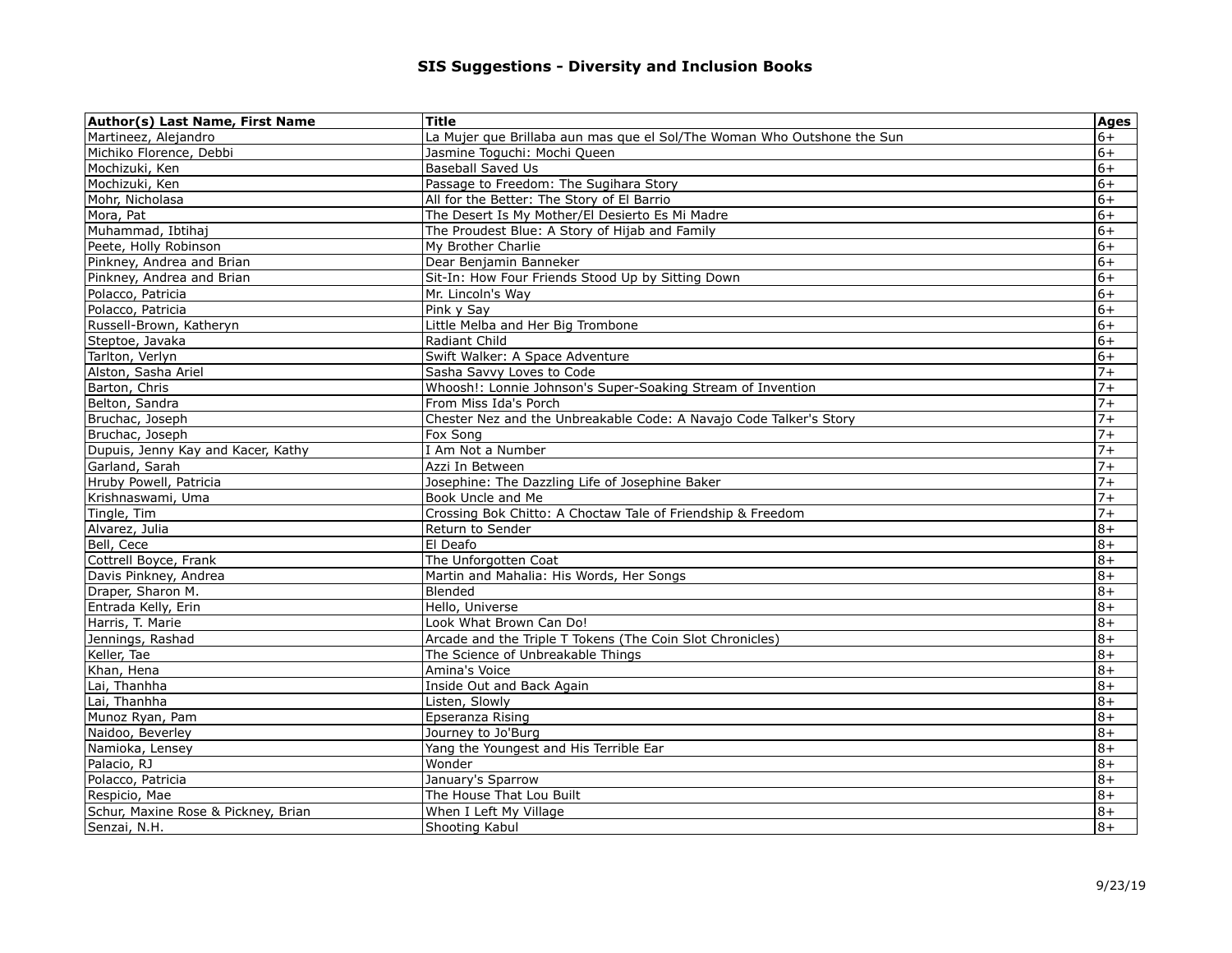| Author(s) Last Name, First Name | <b>Title</b>                                                       | Ages  |
|---------------------------------|--------------------------------------------------------------------|-------|
| Shetterly, Margot Lee           | Hidden Figures Young Readers' Edition                              | $8+$  |
| Souci, Robert D. Dan            | The Talking Eggs                                                   | $8+$  |
| Spinelli, Jerry                 | Maniac Magee                                                       | $+8$  |
| Tate, Eleanora E.               | Celeste's Harlem Renaissance                                       | $8+$  |
| TIME for Kids                   | Heroes of Black History: Biographies of Four Great Americans       | $8+$  |
| Van Laan, Nancy                 | In a Circle Long Ago: A Treasury of Native Lore From North America | $8+$  |
| Varadarajan, Gita               | Save Me a Seat                                                     | $8+$  |
| Williams-Garcia, Rita           | One Crazy Summer                                                   | $8+$  |
| Wilson, Janet                   | Shannen and the Dream for a School                                 | $8+$  |
| Woods, Brenda                   | Zoe in Wonderland                                                  | $8+$  |
| Yardi, Robin                    | The Midnight War of Mateo Martinez                                 | $8+$  |
| Yep, Laurence                   | Hiroshima                                                          | $8+$  |
| Alexander, Kwame                | The Crossover                                                      | $+6$  |
| Anaya, Rudolgo & Cordova, Amy   | La Llorona: The Crying Woman                                       | $9+$  |
| Anaya, Rudolgo & Cordova, Amy   | The First Tortilla                                                 | $9+$  |
| Butts, Ellen                    | May Chinn: The Best Medicine                                       | $9+$  |
| Cerventes, Jennifer             | Tortilla Sun                                                       | $9+$  |
| Craft, Jerry                    | New Kid                                                            | $9+$  |
| Donewerth-Chikamatsu, Annie     | Somewhere Among                                                    | $+6$  |
| Draper, Sharon M.               | Stella by Starlight                                                | $9+$  |
| Hamanaka, Sheila                | The Journey: Japanese Americans, Racism, and Renewal               | $9+$  |
| Laird, Elizabeth                | Oranges in No Man's Land                                           | $9+$  |
| Lasky, Kathryn                  | Vision of Beauty: The Story of Sarah Breedlove Walker              | $9+$  |
| Lockington, Mariama J.          | For Black Girls Like Me                                            | $+6$  |
| Naidoo, Beverley                | Burn My Heart                                                      | $9+$  |
| Nelson, Kadir                   | Heart and Soul: The Story of America and African Americans         | $9+$  |
| Parker Rhodes, Jewell           | Sugar                                                              | $+6$  |
| Perez, Celia C.                 | The First Rule of Punk                                             | $9+$  |
| Thompson, Peggy                 | Katie Henio: Navajo Sheepherder                                    | $9+$  |
| Warga, Jasmine                  | Other Words for Home                                               | $9+$  |
| Watson, Renée                   | Some Places More Than Others                                       | $9+$  |
| Agosin, Marjorie                | I Lived on Butterfly Hill                                          | $10+$ |
| Alexander, Kwame                | Booked                                                             | $10+$ |
| Anaya, Rudolgo & Cordova, Amy   | My Land Sings: Stories from the Rio Grande                         | $10+$ |
| Atkins, Laura & Yogi, Stan      | Fred Korematsu Speaks Up                                           | $10+$ |
| Barclay Moore, David            | The Stars Beneath Our Feet                                         | $10+$ |
| Cartaya, Pablo                  | Marcus Vega Doesn't Speak Spanish                                  | $10+$ |
| Cheng, Jack                     | See You in the Cosmos                                              | $10+$ |
| Condie, Allie                   | Summerlost                                                         | $10+$ |
| Dean Meyers, Walter             | The Cruisers                                                       | $10+$ |
| Dumas, Firoozeh                 | It Ain't So Awful, Falafal                                         | $10+$ |
| Entrada Kelly, Erin             | The Land of Forgotten Girls                                        | $10+$ |
| Federle, Tim                    | Better Nate Than Never                                             | $10+$ |
| Frost, Helen                    | Salt                                                               | $10+$ |
| Goldberg Sloan, Holly           | Counting by 7s                                                     | $10+$ |